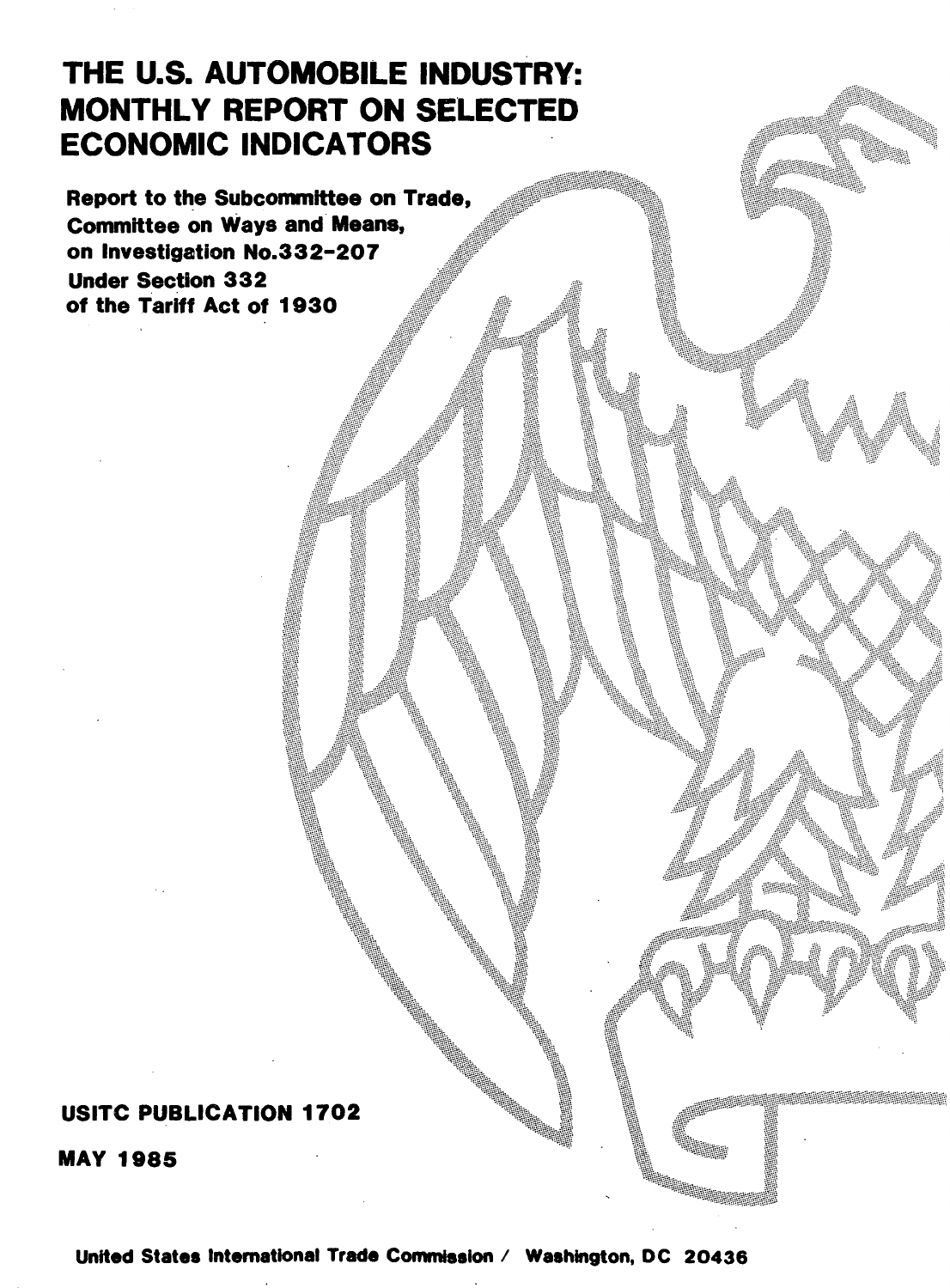## UNITED STATES INTERNATIONAL TRADE COMMISSION

#### COMMISSIONERS

Paula Stern, Chairwoman Susan W. Llebeler, Vice Chairman . Alfred E. Eckes Sealey G. Lodwick David B. Rohr

Thia report was prepared principally by

Jim McElroy and John Creamer

Machinery and Tranaporation Equipment Branch Machinery and Equipment Division

> Office of Industries Vern Simpson. Acting Director

Address all communications to Kenneth R. Mason, Secretary to the Commission United States International Trade Commission Washington, DC 20436

 $\sim$   $\sim$   $\sim$   $\sim$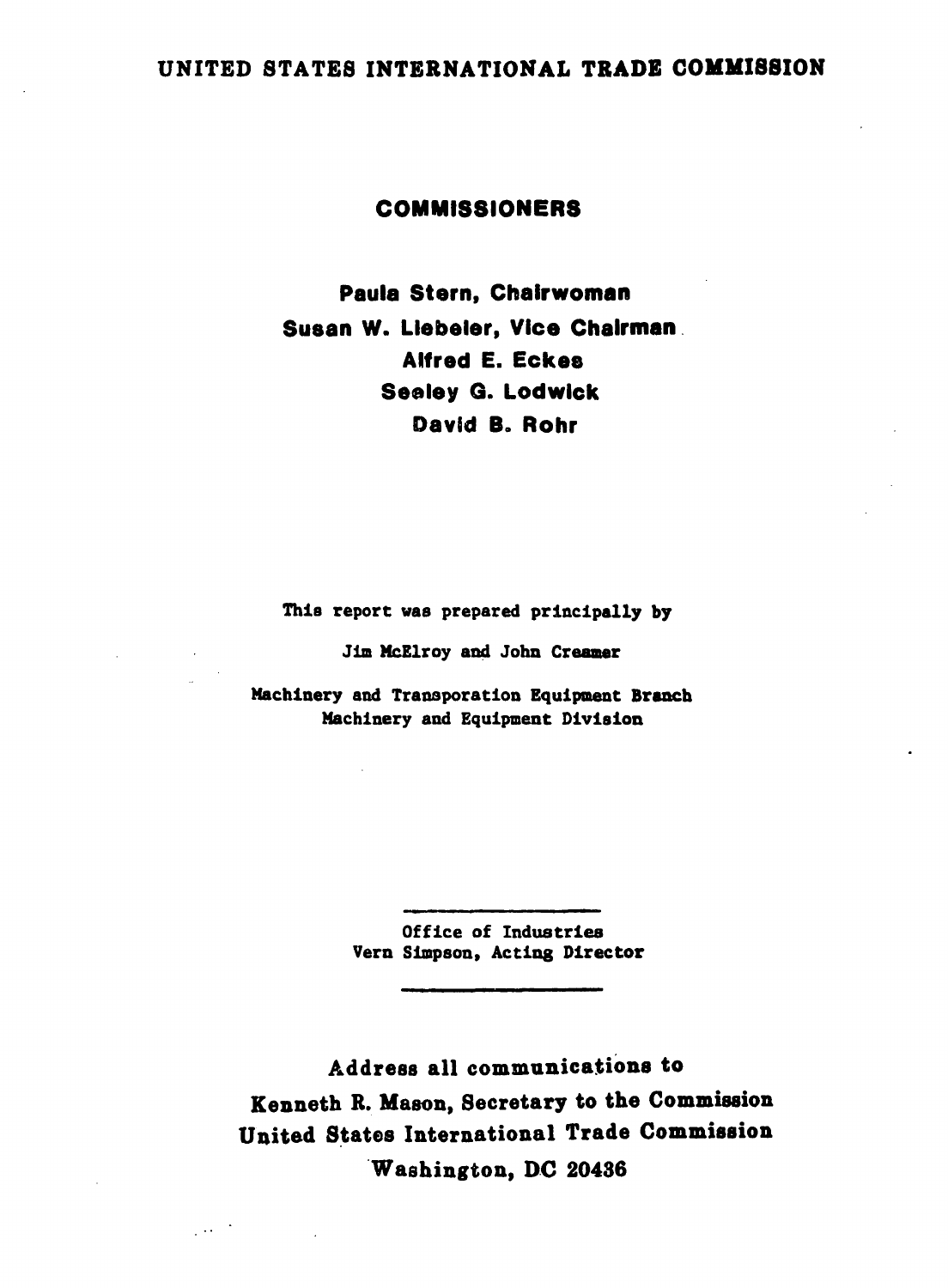#### C 0 N T E N T S

## Tables

|           | 1. New passenger automobiles: U.S. retail sales of domestic production,<br>production, inventory, days' supply, and employment, by specified<br>п.                                                            |
|-----------|---------------------------------------------------------------------------------------------------------------------------------------------------------------------------------------------------------------|
| 2.        | New passenger automobiles: U.S. imports for consumption, by principal<br>sources and by specified periods, April 1983-March 1985-<br>$\overline{2}$                                                           |
| $3 \cdot$ | Lightweight automobile trucks and bodies and cab/chassis for light-<br>weight automobile trucks: U.S. imports for consumption, by<br>principal sources and by specified periods, April 1983-March 1985-<br>3. |
| 4.        | New passenger automobiles: U.S. exports of domestic merchandise,<br>by principal markets and by specified periods, April 1983-<br>March 1985                                                                  |
| 5.        | Lightweight automobile trucks and bodies and cab/chassis for light-<br>weight automobile trucks: U.S. exports of domestic merchandise,<br>by principal markets and by specified periods, April 1983-<br>5.    |
| 6.        | New passenger automobiles: Sales of domestic and imported passenger<br>automobiles and sales of imported passenger automobiles as a percent<br>of total U.S. sales, by specified periods, 1984 and 1985<br>6  |
| 7.        | New passenger automobiles: Price indexes, by specified periods,<br>1984 and 1985<br>6                                                                                                                         |
| 8.        | New passenger automobiles: Retail price changes in the U.S. market<br>during April 1985<br>7                                                                                                                  |
| 9.        | Sales and profits (loss) on major U.S. automobile manufacturers'<br>operations, by specified periods, 1984 and 1985<br>7                                                                                      |
| 10.       | Manufacturers' suggested retail prices of selected U.S. and Japanese<br>8<br>automobiles, April 1981-May 1985-1988 automobiles, April 1981                                                                    |

## Page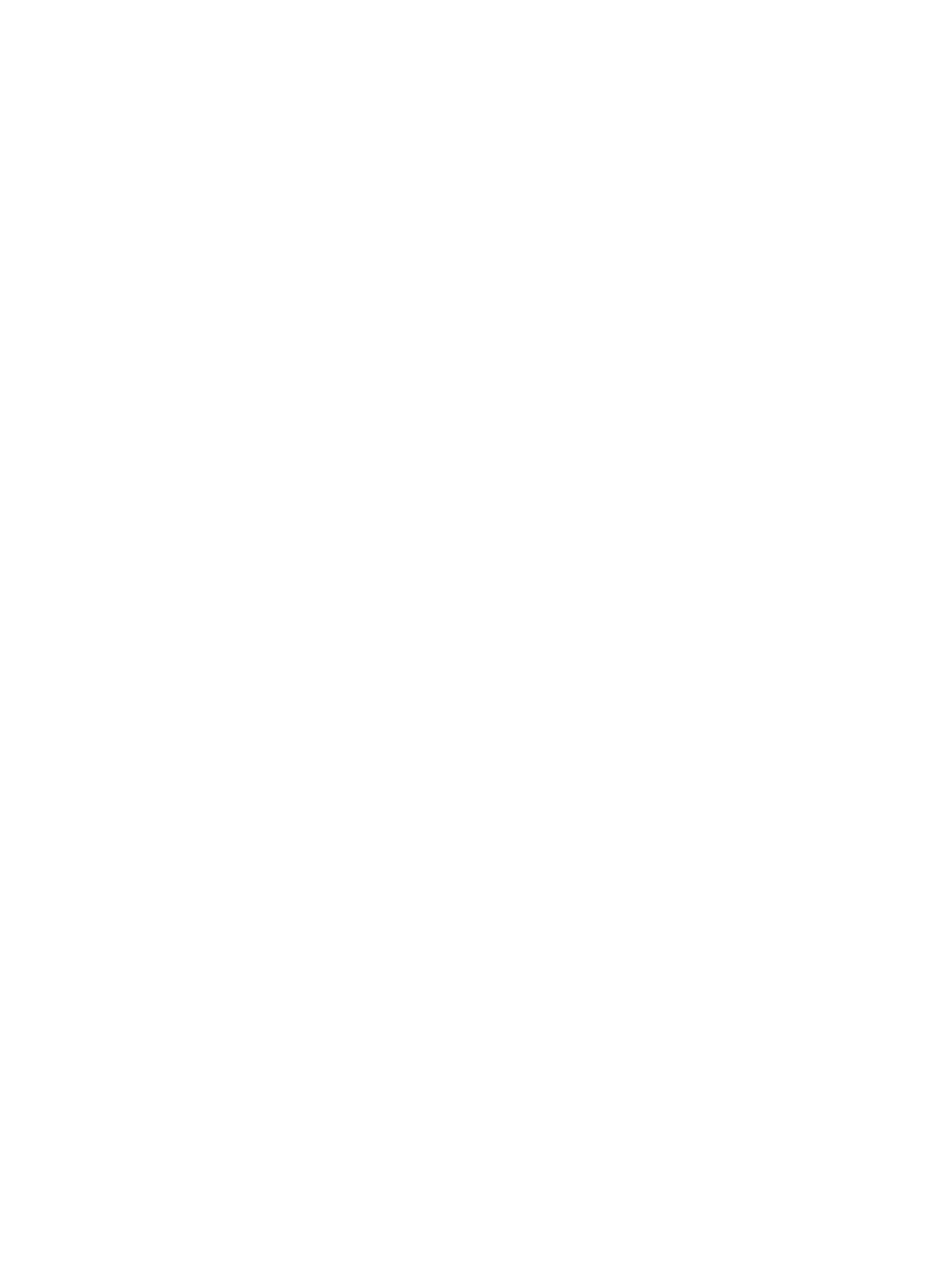Table 1.-New passenger automobiles: U.S. retail sales of domestic production, production, inventory, days' supply, and employment, by specified periods, May 1983-April 1985

|                                     |           | 1984 and 1985 |               | 1983 and 1984      |               |  |  |
|-------------------------------------|-----------|---------------|---------------|--------------------|---------------|--|--|
| Item                                | Mar .     | Apr.          | May 1984-     | Apr.               | May 1983-     |  |  |
|                                     | 1985      | 1985          | Apr. 1985     | 1984               | Apr. 1984     |  |  |
|                                     |           |               |               |                    |               |  |  |
| Retail sales of domes-:             |           |               |               |                    |               |  |  |
| tic production:                     |           |               |               |                    |               |  |  |
| Subcompact-                         | 208       | 228           | 2,226         | 191                | 1,940         |  |  |
| Compact-                            | 174       | 160           | 1,427         | 115                | 1,240         |  |  |
| Intermediate-----------             | 224       | 236           | 2,421<br>- 11 | 237                | 2,451         |  |  |
|                                     | 88        | 92            | 1,073         | 103                | 1,010         |  |  |
|                                     | 83        | 78            | 984           | 88                 | 988           |  |  |
|                                     | 776:      | 794 :         | 8,176:        | 734 :              | 7,629         |  |  |
| Production:                         |           |               |               |                    |               |  |  |
| Subcompact-----------------------   | 123       | 135           | 1,529         | 152                | 1,373         |  |  |
| Compact-                            | 189       | 182:          | 1,916         | 180                | 1,683         |  |  |
| Intermediate------------------      | 307       | 290           | 2,857         | 233                | 2,538         |  |  |
| $Standard$ $\ldots$                 | 62        | 67            | 902           | 69                 | $360 -$       |  |  |
|                                     | 83        | 78            | 844           | 60                 | 520           |  |  |
|                                     | 763       | 751           | 8,049:        | 694 :              | 6,474         |  |  |
| Inventory:                          |           |               |               |                    |               |  |  |
| Subcompact----------------------    | 303       | 264           | 17            | 298                | <u>1</u> /    |  |  |
| Compact---------------------------- | 362       | 347           | 1/            | 424                | <u>1/</u>     |  |  |
| Intermediate <del>-------</del> :   | 495       | 523           | 1/            | 532                | 1/            |  |  |
|                                     | 275       | 255           | 1/            | 192                | 1/            |  |  |
|                                     | 168       | 184           | $\frac{1}{2}$ | 133                | 1/            |  |  |
| $Total$ $-$                         | 1,604     | 1,573         | 1/            | 1,579              | 1/            |  |  |
| Days' supply: 2/                    |           |               |               |                    |               |  |  |
|                                     | 55        | 49            |               | 57                 | $1/$ .        |  |  |
| Compact-                            | 64        | 42            |               | 66                 | 1/            |  |  |
| Intermediate-------------           | 54        | 53            | 1/            | 54                 | 1/            |  |  |
|                                     | 81        | 72            | $\frac{1}{2}$ | 56                 | 1/            |  |  |
|                                     | 62        | 65            | $\frac{1}{2}$ | 51                 | $\frac{1}{2}$ |  |  |
|                                     | 59        | 53<br>Ĥ.      | 1/            | 56<br>$\mathbf{L}$ | $\frac{1}{2}$ |  |  |
| Employment: 3/                      |           |               |               |                    |               |  |  |
| Total employees---------            | 4/<br>879 | 863<br>5/     | $\frac{1}{2}$ | 6/<br>874          | 1/            |  |  |
| Production workers---:              | 4/680     | 669<br>5/     | 1/            | 678<br>6/          | 1/            |  |  |
| Layoffs 7/-------------------       | 49        | 49            | 1/            | 98                 | $\frac{1}{2}$ |  |  |
|                                     |           |               |               |                    |               |  |  |

(In thousands of units; thousands of employees)

!/ Not applicable.

 $\bar{2}$ / Days' supply is an average for each class size which is determined by the previous month's retail sales.

*11* Employment data are for SIC 371 (motor vehicles and motor vehicle equipment).

- *ii* Data are for February 1985, revised.
- *'21* Data are for March 1985.

6/ Data are for March 1984, revised.

*ZI* Layoffs are the number of UAW members on indefinite layoff from U.S. auto plants as of the end of each specified period.

Source: Retail sales and production, Data Resources, Inc. Auto Information Bank; days' supply and inventory, Automotive News; and employment, U.S. Department of Labor.

Note. ---Because of rounding, figures may not add to the totals shown.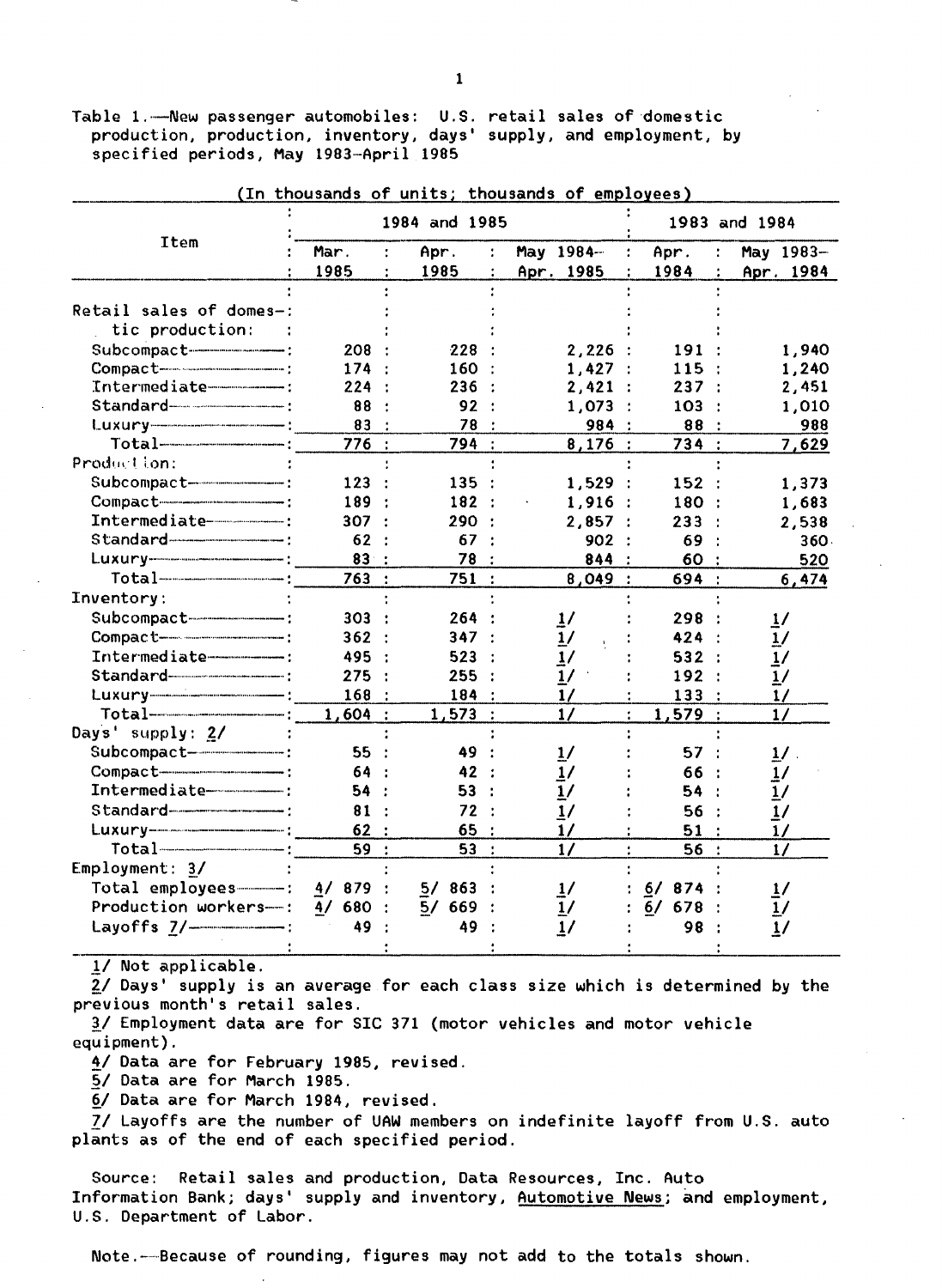Table 2.- New passenger automobiles: U.S. imports for consumption, by principal sources and by specified periods, April 1983-March 1985 1/

|                                                                                                                                                                                                                                                                                                         |                       | $1984 - 85$  |  |                              |   | $1983 - 84$  |  |                         |  |  |
|---------------------------------------------------------------------------------------------------------------------------------------------------------------------------------------------------------------------------------------------------------------------------------------------------------|-----------------------|--------------|--|------------------------------|---|--------------|--|-------------------------|--|--|
| Source                                                                                                                                                                                                                                                                                                  | Feb.<br>1985          | Mar.<br>1985 |  | Apr. 1984-<br>Mar. 1985      |   | Mar.<br>1984 |  | Apr. 1983-<br>Mar. 1984 |  |  |
|                                                                                                                                                                                                                                                                                                         |                       |              |  | Quantity (units)             |   |              |  |                         |  |  |
|                                                                                                                                                                                                                                                                                                         |                       |              |  |                              |   |              |  |                         |  |  |
| $Japan$ = $\frac{1}{2}$ = $\frac{1}{2}$ = $\frac{1}{2}$ = $\frac{1}{2}$ = $\frac{1}{2}$ = $\frac{1}{2}$ = $\frac{1}{2}$ = $\frac{1}{2}$ = $\frac{1}{2}$ = $\frac{1}{2}$ = $\frac{1}{2}$ = $\frac{1}{2}$ = $\frac{1}{2}$ = $\frac{1}{2}$ = $\frac{1}{2}$ = $\frac{1}{2}$ = $\frac{1}{2}$ = $\frac{1}{2}$ | 178,642:              | 161,622:     |  | 2,031,250:                   |   | 163,000 :    |  | 1,851,694               |  |  |
|                                                                                                                                                                                                                                                                                                         | 86,820 :              | 95,623       |  | 1,072,994                    |   | 87,499       |  | 902,965                 |  |  |
| West Germany--------------                                                                                                                                                                                                                                                                              | 30,834:               | 49,680       |  | $361,119$ :                  |   | 42,338       |  | 307,330                 |  |  |
|                                                                                                                                                                                                                                                                                                         | 13,605 :              | 11,906       |  | 118,883                      | ÷ | 16,469       |  | 122,163                 |  |  |
| $Itally$ $\cdots$ $\cdots$ $\cdots$                                                                                                                                                                                                                                                                     | 608:                  | 866:         |  | 8,864                        |   | $1,044$ :    |  | 6,910                   |  |  |
| United Kingdom                                                                                                                                                                                                                                                                                          | 1,119:                | 2,925        |  | 20,004 :                     |   | 2,664:       |  | 17,759                  |  |  |
|                                                                                                                                                                                                                                                                                                         | 2,444                 | 2,395        |  | 53,788                       |   | 3,813        |  | 34,921                  |  |  |
| All other-------------------                                                                                                                                                                                                                                                                            | 1,163                 | 2,104:       |  | 23,279                       |   | $1,020$ :    |  | 9,101                   |  |  |
| $Total$ $\cdots$                                                                                                                                                                                                                                                                                        | 315,235:              | 327,121:     |  | $3,690,181$ :                |   | 317,847:     |  | 3,252,843               |  |  |
|                                                                                                                                                                                                                                                                                                         | Value (1,000 dollars) |              |  |                              |   |              |  |                         |  |  |
|                                                                                                                                                                                                                                                                                                         |                       |              |  |                              |   |              |  |                         |  |  |
| $Japan$ $1,154,032:$                                                                                                                                                                                                                                                                                    |                       | 1,033,732:   |  | 12,825,520                   |   | 1,062,228:   |  | 10,985,758              |  |  |
| Canada <del>---------------------------</del> ---                                                                                                                                                                                                                                                       | 832,421 :             | 922,661      |  | 10,146,536                   |   | 819,352:     |  | 8,006,701               |  |  |
| West Germany----------                                                                                                                                                                                                                                                                                  | 424,887 :             | 675,686      |  | 4,901,839                    | ÷ | 549,926:     |  | 4,111,037               |  |  |
|                                                                                                                                                                                                                                                                                                         | 154,789 :             | 133,765      |  | 1,310,971                    |   | 173,285:     |  | 1,194,669               |  |  |
|                                                                                                                                                                                                                                                                                                         | $10,075$ :            | 11,983:      |  | 129,811                      |   | 13,495:      |  | 92,824                  |  |  |
| United Kingdom                                                                                                                                                                                                                                                                                          | 26,240:               | 65,766       |  | 481,906                      |   | 50,293       |  | 413,188                 |  |  |
|                                                                                                                                                                                                                                                                                                         | 22,464:               | 23,823       |  | 325,399                      |   | 31,507:      |  | 279,264                 |  |  |
| All other                                                                                                                                                                                                                                                                                               | 12,553                | 17,819       |  | 144, 163                     |   | 9,536:       |  | 81,355                  |  |  |
| Total----------------: 2,637,461 : 2,885,235 :                                                                                                                                                                                                                                                          |                       |              |  | 30, 266, 145 : 2, 709, 622 : |   |              |  | 25, 164, 796            |  |  |

17 Data include imports into Puerto Rico and TSUSA item 692.1005; data do not include automobiles assembled in Foreign-Trade Zones.

Source: Compiled from official statistics of the U.S. Department of Commerce.

Note.---Because of rounding, figures may not add to the totals shown.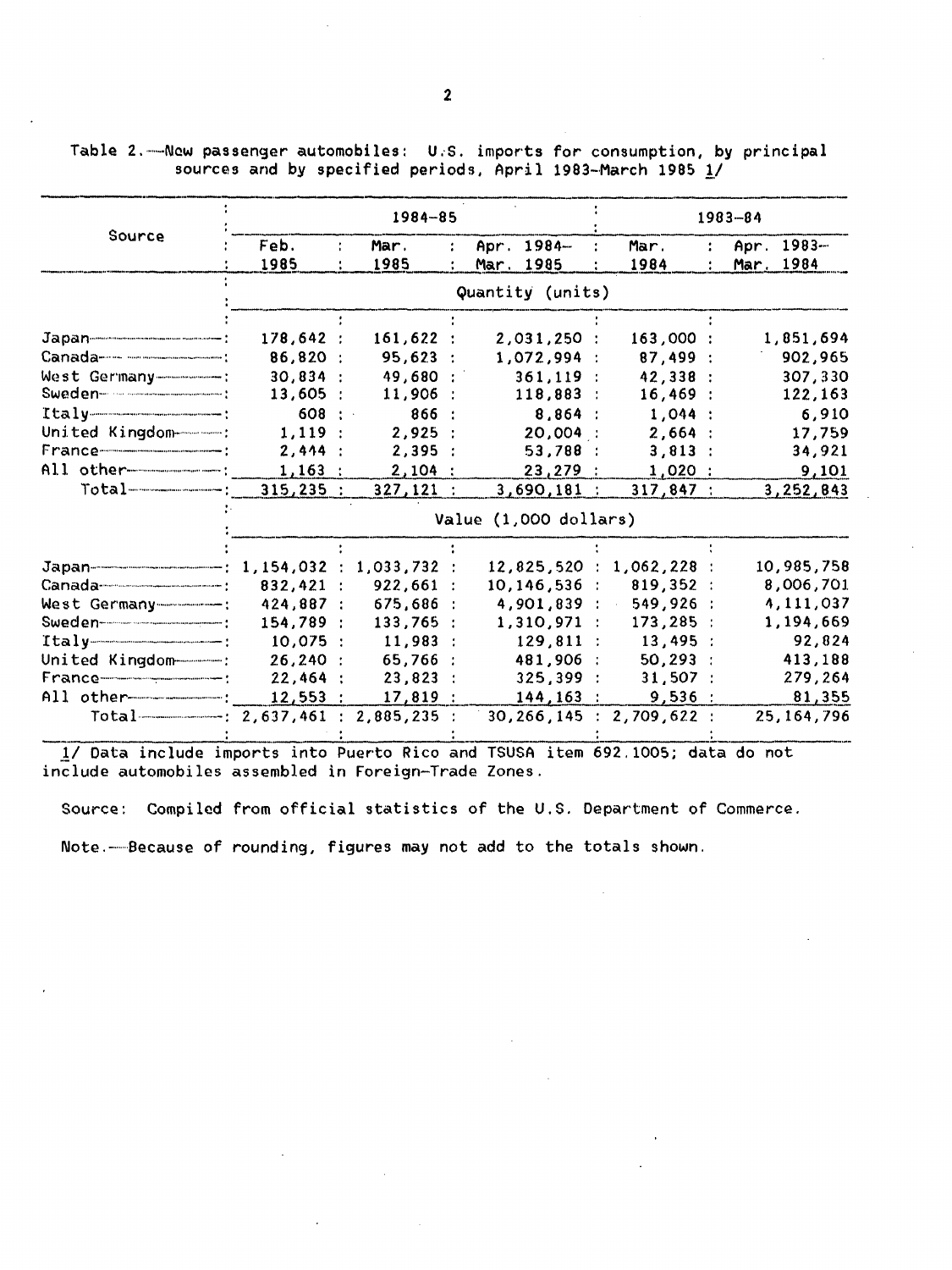Table 3.-Lightweight automobile trucks 1/ and bodies and cab/chassis for lightweight automobile trucks: U.S. imports for consumption, by principal sources and by specified periods, April 1983-March 1985 2/

|                           |              | 1984-85      |           |                       |              | $1983 - 84$                     |
|---------------------------|--------------|--------------|-----------|-----------------------|--------------|---------------------------------|
| Source                    | Feb.<br>1985 | Mar.<br>1985 | Apr.<br>÷ | 1984-<br>Mar. 1985    | Mar.<br>1984 | $1983-$<br>Apr.<br>1984<br>Mar. |
|                           |              |              |           | Quantity (units) 3/   |              |                                 |
|                           |              |              |           |                       |              |                                 |
|                           | 60.946:      | 60,582:      |           | 639,512:              | 43,476 :     | 453,003                         |
|                           | 30.823 :     | 31,251:      |           | 349,973:              | 29,305:      | 302,748                         |
| $All$ other $\frac{1}{1}$ | 1,528:       | 1,955:       |           | $12,767$ :            | 5:           | 1,311                           |
|                           | 93,297:      | 93,788       |           | 1,002,252:            | 72,786 :     | 757,062                         |
|                           |              |              |           | Value (1,000 dollars) |              |                                 |
|                           |              |              |           |                       |              |                                 |
|                           | 255,635:     | 257,926:     |           | 2,674,648:            | $183, 184$ : | 1,856,965                       |
|                           | 263,854:     | 269, 171:    |           | 2,838,770:            | $247,826$ :  | 2,633,774                       |
| $All$ other               | 11,683:      | $13,035$ :   |           | 97,321:               | 473 :        | 19,502                          |
| Total                     | 531,172:     | 540, 132 :   |           | 5,610,739:            | $431,483$ :  | 4,510,241                       |
|                           |              |              |           |                       |              |                                 |

1/ Defined as not over 10,000 pounds gvw.

 $2/$  Partially estimated, all data include imports into Puerto Rico.

3/ Quantity data include complete trucks and cab/chassis, but exclude bodies.

Source: Compiled from official statistics of the U.S. Department of Commerce, except as noted.

Note.-Because of rounding, figures may not add to the totals shown.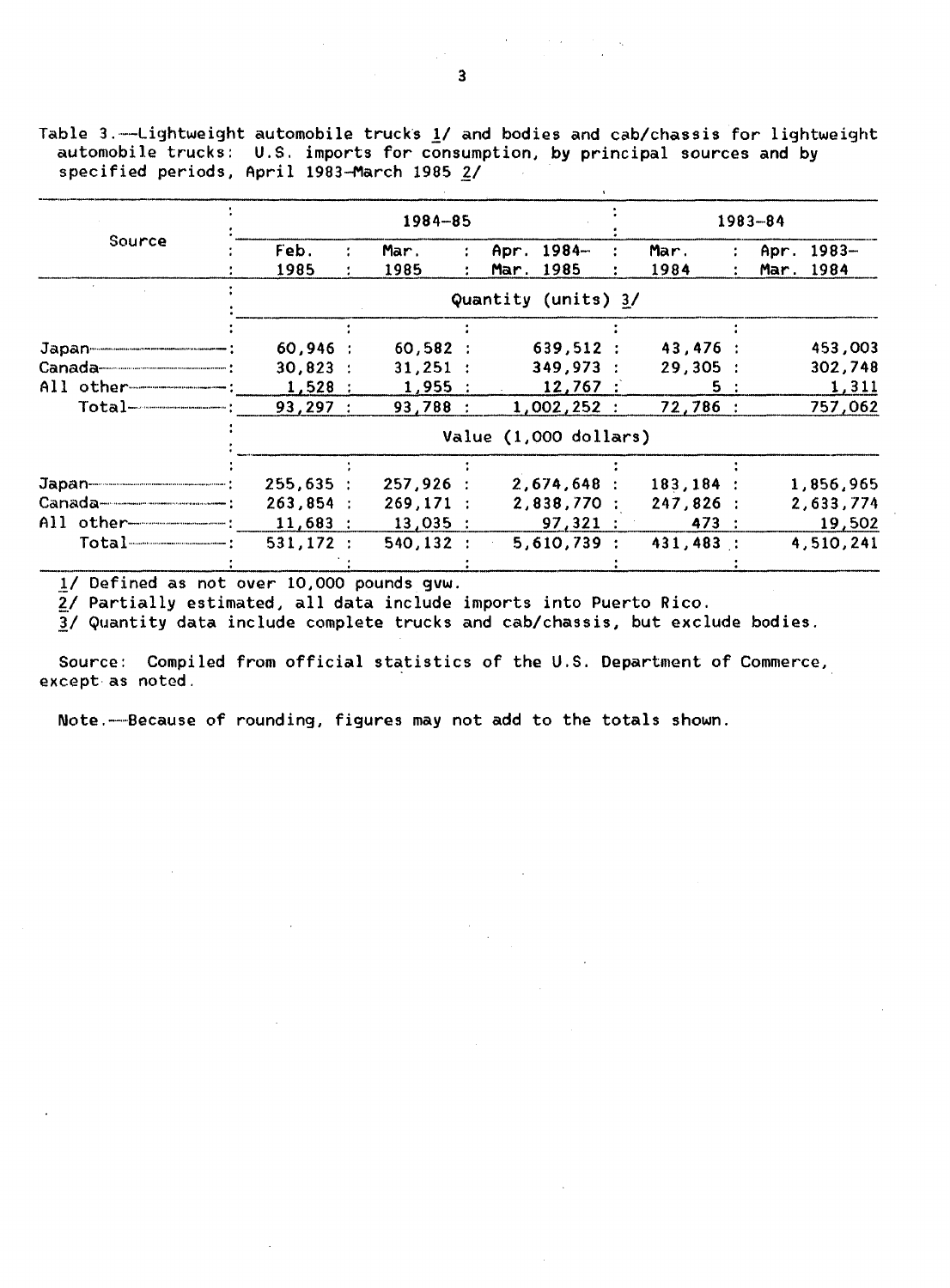|                              |           | 1984-85 |              |  |                         |  |                                      |  | 1983-84          |  |  |  |  |
|------------------------------|-----------|---------|--------------|--|-------------------------|--|--------------------------------------|--|------------------|--|--|--|--|
| Market                       | Feb.      |         | Mar.         |  | Apr. 1984-              |  | Mar.                                 |  | $1983 -$<br>Apr. |  |  |  |  |
|                              | 1985      | 11      | 1985         |  | 1985<br>Mar.            |  | 1984                                 |  | Mar. 1984        |  |  |  |  |
|                              |           |         |              |  | Quantity (units)        |  |                                      |  |                  |  |  |  |  |
|                              |           |         |              |  |                         |  |                                      |  |                  |  |  |  |  |
|                              | 56,166:   |         | 71,154:      |  | 606,926                 |  | $68,341$ :                           |  | 558,650          |  |  |  |  |
|                              | 229:      |         | 206          |  | 2,183                   |  | 164:<br>$\mathcal{L}_{\mathbf{a}}$ . |  | 2,207            |  |  |  |  |
| All other                    | 2,236:    |         | 1,990        |  | 23,976:                 |  | 2,310:                               |  | 27,507           |  |  |  |  |
|                              | 58,631:   |         | 73,350       |  | 633,085 :               |  | $70,815$ :                           |  | 588,364          |  |  |  |  |
|                              |           |         |              |  | Value $(1,000$ dollars) |  |                                      |  |                  |  |  |  |  |
|                              |           |         |              |  |                         |  |                                      |  |                  |  |  |  |  |
|                              | 469,341 : |         | $590, 247$ : |  | 4,823,186               |  | $517, 143$ :                         |  | 4,192,421        |  |  |  |  |
|                              | 3.007 :   |         | 2,715 :      |  | 30,759                  |  | 2,276:                               |  | 30,357           |  |  |  |  |
| All other------------------- | 28,232:   |         | $23,071$ :   |  | 279,523:                |  | 25,413:                              |  | 326,521          |  |  |  |  |
| Total                        | 500, 580: |         | $616,033$ :  |  | 5,133,468:              |  | 544,832:                             |  | 4,549,299        |  |  |  |  |

Table 4.——New passenger automobiles:  $\,$  U.S. exports of domestic merchandise, by  $\,$ principal markets and by specified periods, April 1983—March 1985

Source: Compiled from official statistics of the U.S. Department of Commerce.

 $1/\sqrt{1/\lambda}$ 

 $\mathbb{R}^2$  $\sim$   $\epsilon_{\rm{2}}$  .

 $\mathcal{L}^{(1,2)}$ 

 $\sim 10^{11}$ 

 $\sim 10^{-10}$ 

Note. ---Because of rounding, figures may not add to the totals shown.

 $\mathcal{A}^{\mathcal{A}}$  and  $\mathcal{A}^{\mathcal{A}}$  are  $\mathcal{A}^{\mathcal{A}}$  . In the  $\mathcal{A}^{\mathcal{A}}$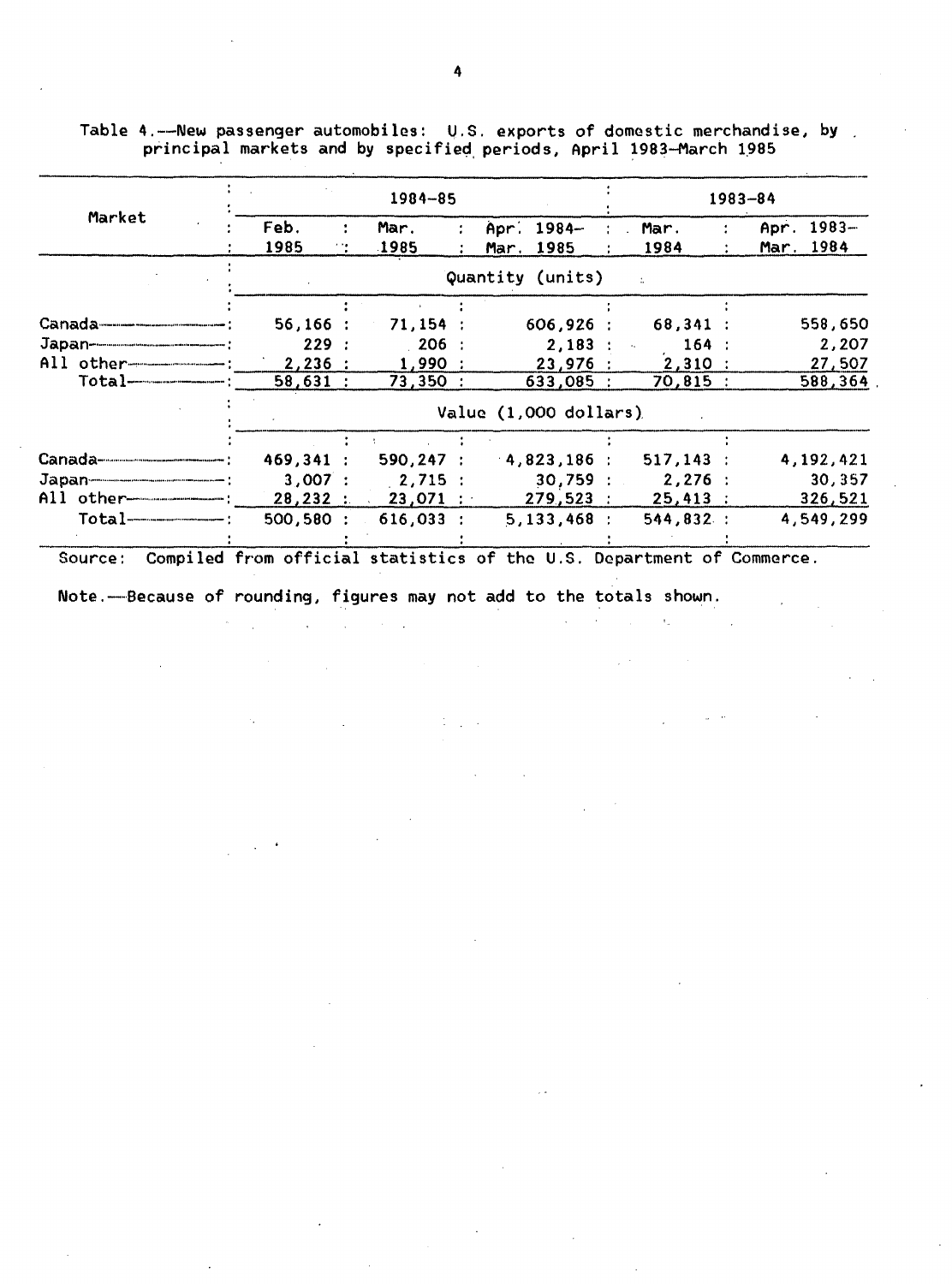Table 5.-Lightweight automobile trucks 1/ and bodies and cab/chassis for lightweight automobile trucks: U.S. exports of domestic merchandise, by principal markets and by specified periods, April 1983-March 1985 2/

|                |                       |              | $1983 - 84$           |               |                     |                  |                  |   |  |            |  |
|----------------|-----------------------|--------------|-----------------------|---------------|---------------------|------------------|------------------|---|--|------------|--|
| Market         | Feb.                  | $\mathbf{L}$ | Mar.                  | $\mathcal{L}$ | Apr. $1984-$        | $\mathcal{L}$    | Mar.             | ÷ |  | Apr. 1983- |  |
|                | 1985                  |              | 1985                  | $\mathbf{r}$  | Mar. 1985           | $\mathbb{R}^{2}$ | 1984             |   |  | Mar. 1984  |  |
|                |                       |              |                       |               | Quantity (units) 3/ |                  |                  |   |  |            |  |
|                |                       |              |                       |               |                     |                  |                  |   |  |            |  |
|                | 9,985:                |              | 10,849:               |               | $105,029$ :         |                  | 11,438:          |   |  | 96,471     |  |
|                | $1,106$ :             |              | $1,151$ :             |               | 14.956:             |                  | $1,281$ :        |   |  | 24,084     |  |
| Total          | $11,091$ :            |              | $12,000$ :            |               | 119.985:            |                  | 12,719:          |   |  | 120,555    |  |
|                | Value (1,000 dollars) |              |                       |               |                     |                  |                  |   |  |            |  |
|                |                       |              |                       |               |                     |                  |                  |   |  |            |  |
|                | 84,285:               |              | $90,418$ :            |               | $835,103$ :         |                  | 87,229:          |   |  | 732,788    |  |
| $All$ other $$ |                       |              | $14,734$ : $13,292$ : |               |                     |                  | 174,876: 15,454: |   |  | 283,500    |  |
|                | 99.019:               |              | 103,710:              |               | 1,009,979:          |                  | $102,683$ :      |   |  | 1,016,288  |  |
|                |                       |              |                       |               |                     |                  |                  |   |  |            |  |

1/ Defined as not over 10,000 pounds gvw.

2/ Partially estimated.

3/ Quantity data include complete trucks and cab/chassis, but exclude bodies.

Source: Compiled from official statistics of the U.S. Department of Commerce, except as noted.

Note.-Because of rounding, figures may not add to the totals shown.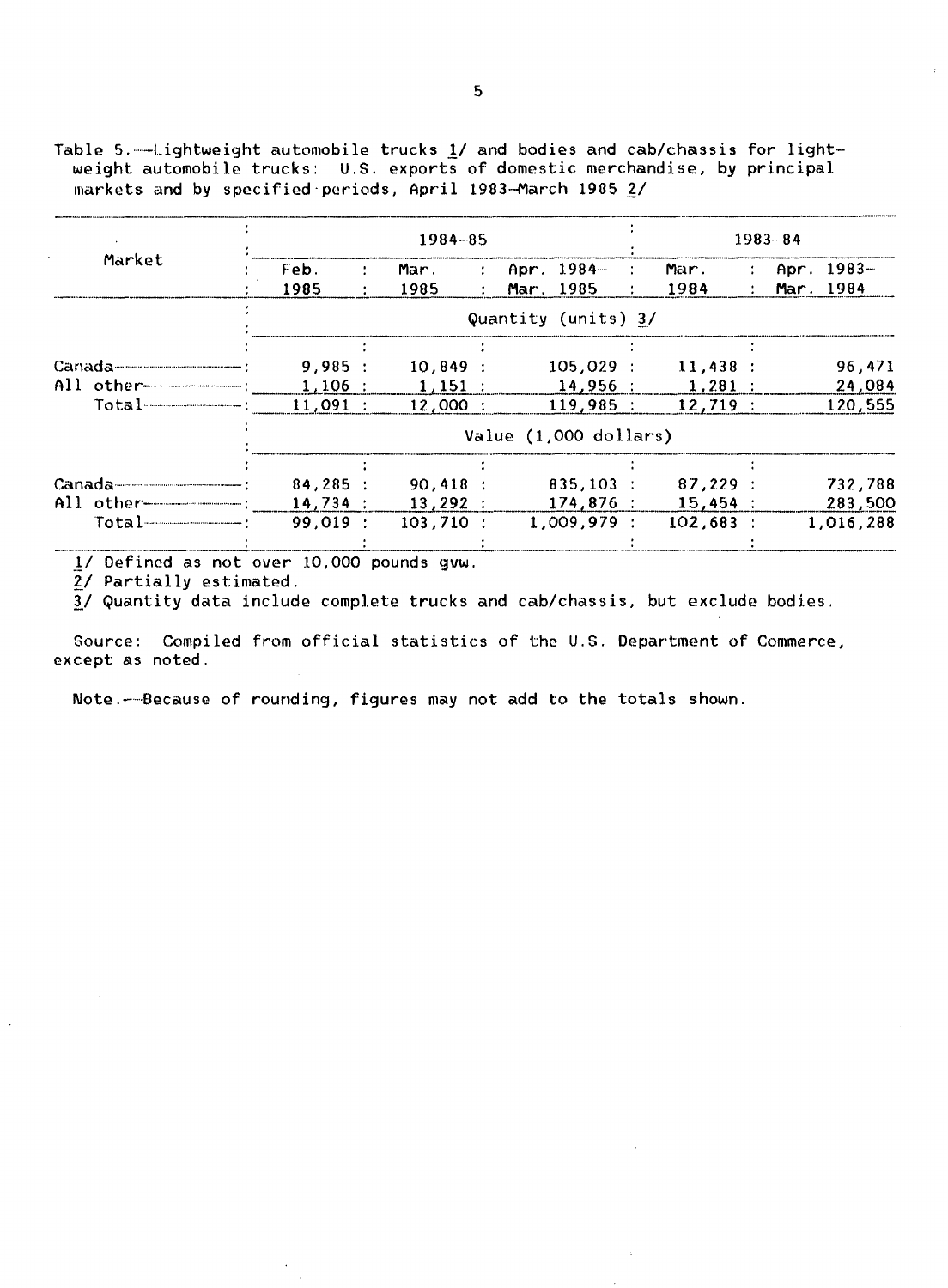Table 6.——New passenger automobiles: Sales of domestic and imported passenger automobiles and sales of imported passenger automobiles as a percent of total U.S. sales, by specified periods, 1984 and 1985

 $\mathcal{L}$ 

|                |                            | Sales of-                                                                            |                            |  |              |  |                  | Ratio of import<br>sales to              |  |                          |             |      |
|----------------|----------------------------|--------------------------------------------------------------------------------------|----------------------------|--|--------------|--|------------------|------------------------------------------|--|--------------------------|-------------|------|
| Period         | Domestic<br>automobiles 1/ |                                                                                      | Imported<br>automobiles 2/ |  |              |  | Total U.S. sales |                                          |  |                          | total sales |      |
|                | 1985                       | 1984                                                                                 | 1985                       |  | 1984         |  | 1985             | 1984                                     |  | 1985                     |             | 1984 |
|                |                            |                                                                                      |                            |  |              |  |                  |                                          |  | ---------Percent-------- |             |      |
|                |                            |                                                                                      |                            |  |              |  |                  |                                          |  |                          |             |      |
| Januarv-----   |                            | 628.037 : 583.429 :                                                                  | $208, 184$ :               |  | $195.129$ :  |  | $836,221$ :      | 778,558:                                 |  | 24.9:                    |             | 25.1 |
| February---- : |                            | $645,317$ : 655,016 :                                                                | 193, 290:                  |  | $186, 218$ : |  | 838,607 :        | $841,234$ :                              |  | 23.0:                    |             | 22.1 |
|                |                            | $Jan-Feb. \n---: 1, 273, 354 : 1, 238, 445 :$                                        | 401.474:                   |  |              |  |                  | 381,347 : 1,674,828 : 1,619,792 :        |  | 24.0:                    |             | 23.5 |
|                |                            | March---------: 768,927 : 756,164 :                                                  | $201,341$ :                |  | 205.947:     |  |                  | 970.268 : 962.111 :                      |  | 20.8:                    |             | 21.4 |
|                |                            | $Jan.-Mar--:2,042,281 :1,994,609 :$                                                  | $602,815$ :                |  |              |  |                  | $587, 294 : 2, 645, 096 : 2, 581, 903 :$ |  | 22.8:                    |             | 22.7 |
|                |                            | April————: 788.282 : 721.091 :                                                       |                            |  | $174.311$ :  |  |                  | 986.523 : 895.402 :                      |  | $20.1$ :                 |             | 19.5 |
|                |                            | $Jan. - Apr. - 2, 830, 563$ : 2, 715, 700 :                                          | 801,056 :                  |  |              |  |                  | 761,605 : 3,631,619 : 3,477,305 :        |  | 22.1:                    |             | 21.9 |
|                |                            | 1/ Domestic automobile sales include U.S. and Canadian-built automobiles sold in the | $198, 241$ :               |  |              |  |                  |                                          |  |                          |             |      |

United States.

?/ Does not include automobiles imported from Canada.

Source: Automotive News.

|  |  | Table 7.— New passenger automobiles: Price indexes, by specified periods, |  |  |  |  |
|--|--|---------------------------------------------------------------------------|--|--|--|--|
|  |  | 1984 and 1985                                                             |  |  |  |  |

 $\sim 10^{10}$ 

 $\sim 10$ 

|                    |              | 1985          |                   |              |                | 1984 and 1985 |   |                   |
|--------------------|--------------|---------------|-------------------|--------------|----------------|---------------|---|-------------------|
| Item               | Feb.<br>1985 | Mar .<br>1985 | Percent<br>change | Mar.<br>1984 |                | Mar.<br>1985  | ÷ | Percent<br>change |
|                    |              |               |                   |              |                |               |   |                   |
| Consumer Price     |              |               |                   |              |                |               |   |                   |
| Index:             |              |               |                   |              |                |               |   |                   |
| Unadjusted $---$ : | 213.9:       | $214.1$ :     | $+0.1$ :          | 207.2:       |                | 214.1         |   | $+3.3$            |
| Seasonally         |              |               |                   |              |                |               |   |                   |
| adjusted----       | $213.3$ :    | $214.3$ :     | $+0.5$ :          | 207.4        | $\ddot{\cdot}$ | 214.3         |   | $+3.3$            |
| Producer Price     |              |               |                   |              |                |               |   |                   |
| Index:             |              |               |                   |              |                |               |   |                   |
| Unadjusted-        | $227.2$ :    | $227.0$ :     | $-0.1$ :          | 222.0        |                | 227.0:        |   | $+2.3$            |
| Seasonally         |              |               |                   |              |                |               |   |                   |
| adjusted--------   | $227.2$ :    | 227.9:        | $+0.3$ :          | 223.8        |                | 227.9:        |   | $+1.8$            |
|                    |              |               |                   |              |                |               |   |                   |

÷

6

 $\mathbf{r}$  $\mathbf{q}$ .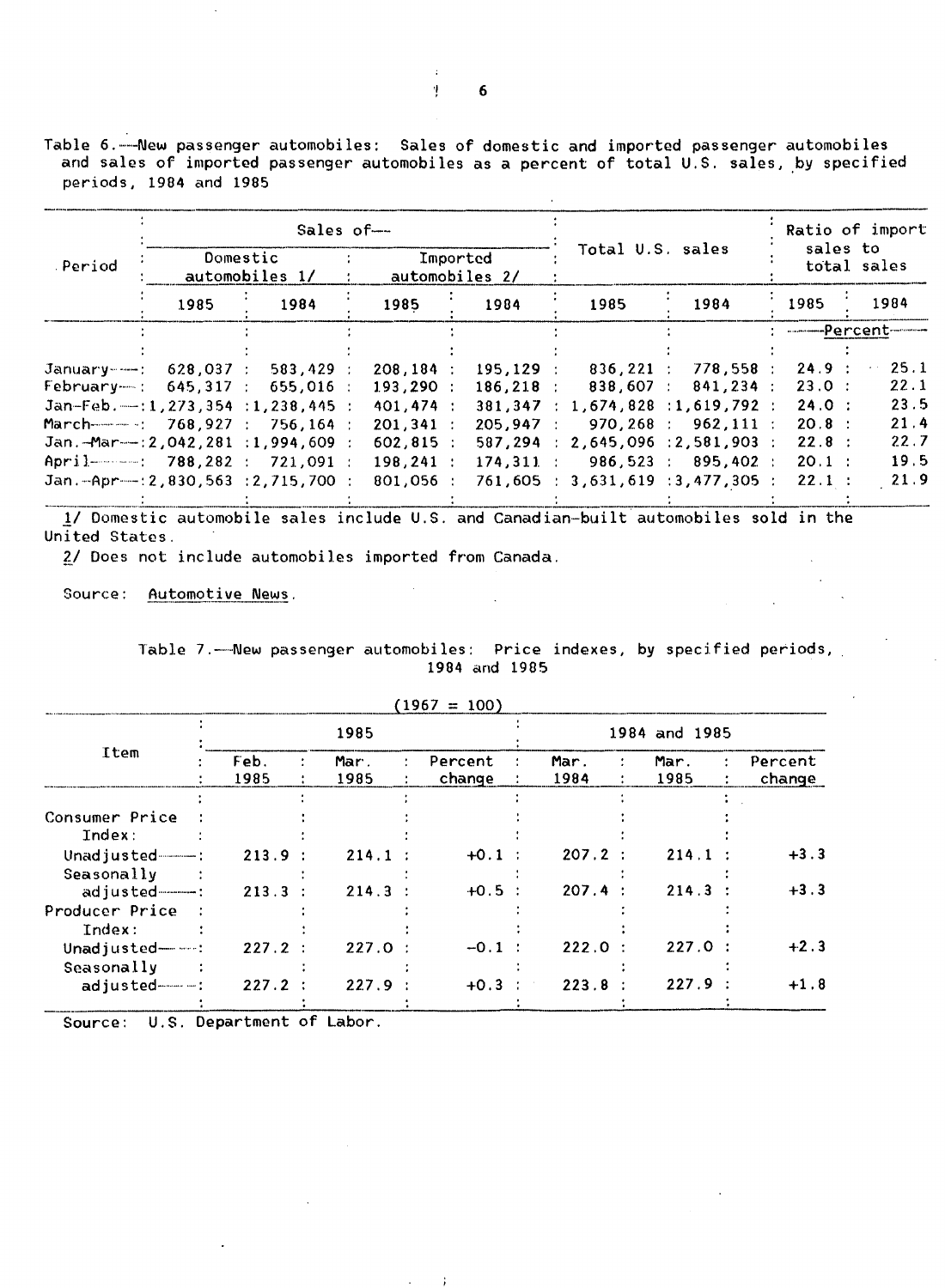| Source and size category                                                                                                                                                                                                                                                                               | : Retail price changes, in<br>dollars, April 1985<br>$(+ \circ r - )$ |
|--------------------------------------------------------------------------------------------------------------------------------------------------------------------------------------------------------------------------------------------------------------------------------------------------------|-----------------------------------------------------------------------|
| U.S. producers:<br>Ford-Construction Construction Construction Construction Construction Construction Construction Construction Construction Construction Construction Construction Construction Construction Construction Construction Construct<br>$Chrysler$ $\overline{\phantom{aa}}$ . No change. |                                                                       |
| European Community producers:<br>Subcompact-communication of the Subcompact Monday of the Subcompact Monday of the Subcompact Monday of the Subcompact Monday of the Subcompact Monday of the Subcompact Monday of the Subcompact Monday of the Subcompact Mond<br>Compact No change.                  |                                                                       |
| Japanese producers:<br>Luxury-commencement contract the change.                                                                                                                                                                                                                                        |                                                                       |

Table 8.——New passenger automobiles: Retail price changes in the<br>U.S. market during April 1985

Source: Automotive News, April 1985.

Table 9.-Sales and profits (loss) on major U.S. automobile manufacturers' operations, by specified periods, 1984 and 1985 1/

|                                     | (In millions of dollars) |               |        |  |
|-------------------------------------|--------------------------|---------------|--------|--|
|                                     | 1985                     |               | 1984   |  |
| Item and firm                       | January-March            | January-March |        |  |
| Sales:                              |                          |               |        |  |
|                                     | 24,183:                  |               | 22,886 |  |
|                                     | $13,246$ :               |               | 13,009 |  |
| $Chrysler$ $\overline{\phantom{ab}$ | $5,408$ :                |               | 4,922  |  |
|                                     | 919:                     |               | 1,083  |  |
|                                     | 43,756 :                 |               | 41,910 |  |
| Profits:                            |                          |               |        |  |
|                                     | 1.072                    |               | 3,221  |  |
|                                     | 783                      |               | 897    |  |
|                                     | 508                      |               | 706    |  |
|                                     | (29)                     |               |        |  |
|                                     | 2,334                    |               | 4,829  |  |
|                                     |                          |               |        |  |

1/ Data are for world operations.

Source: Automotive News.

 $\overline{7}$